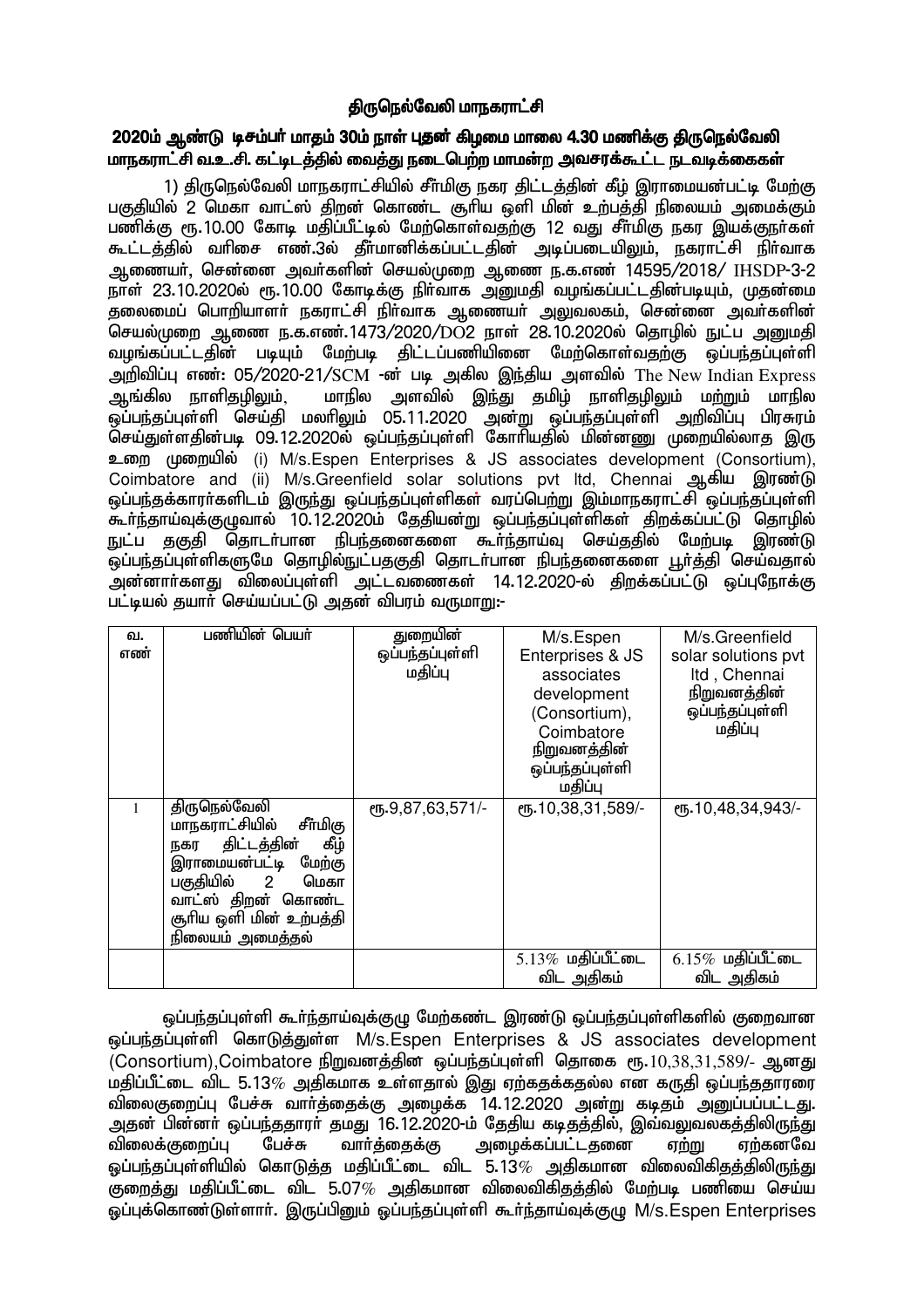& JS associates development (Consortium), Coimbatore நிறுவனத்தின் முதலாவது விலைக்குறைப்பு பேச்சுவார்க்கையில் கொடுக்குள்ள கொகை ரூ.10.37.68.705/- ஆனது  $\mu$ கிப்பீட்டை விட 5.07 $\%$  அகிகமாக உள்ளகால் ஒப்பந்கதாரரை மீண்டும் விலைகுறைப்பு பேச்சு வார்த்தைக்கு அழைக்க 16.12.2020 அன்று கடிதம் அனுப்பப்பட்டது. அதன் பின்னர் xg;ge;jjhuh; jkJ 22.12.2020-k; Njjpa fbjj;jpy; 5.07% \$Ljyhd tpiy tpfpjj;jpy; இருந்து 4.95% கூடுகலான (ரூ.10.36.50.705/-) விலை விகிகத்தில் பணியினை செய்வதற்கு <u>சம்மத</u>ம் தெரிவித்தும் தற்போது பணிக்கு தேவையான பொருட்கள், எரிபொருள் மற்றும் ா<br>போக்குவரத்து செலவினம் அதிகமாகி விட்டபடியாலும், மேலும் விலைக்குறைப்பு செய்ய இயலாது என இறுதியாகவும், முடிவாகவும் தெரிவித்<u>க</u>ுள்ளார்.

எனவே, 23.12.2020-ம் தேதிய ஒப்பந்தப்புள்ளி கூர்ந்தாய்வுக் குழு கூட்ட நடவடிக்கையில் M/s.Espen Enterprises & JS associates development (Consortium), Coimbatore நிறுவனத்தின் இரண்டாவது விலைக்குறைப்பு பேச்சுவார்த்தைக்குப் பின் வரும் ஒப்பந்தப்புள்ளி மதிப்பு ரூ.10,36,50,705/- ஆனது மதிப்பீட்டை விட 4.95 $\%$  கூடுகலான .<br>ஒப்பந்தப்புள்ளியை மாமன்றம் முடிவு செய்யலாம் என பரிந்துரை செய்துள்ளதின்படி மாமன்றத்தின் அறுமதிக்கும் முடிவிற்கும்.

## அலுவலகக் குறிப்பு:

அ) திருநெல்வேலி மாநகராட்சியில் சீர்மிகு நகர திட்டத்தின் கீழ் இராமையன்பட்டி மேற்கு பகுதியில் 2 மெகா வாட்ஸ் திறன் கொண்ட சூரிய ஒளி மின் உற்பத்தி நிலையம் அமைத்தல்<br>பணி அக்கியாவசியமான பணியாக இருப்பதாலும். கிட்டப்பணியாக இருப்பதாலும். பணி அத்தியாவசியமான பணியாக இருப்பதாலும், திட்டப்பணியாக இருப்பதாலும், பொதுமக்கள் நலன் கருதி மேற்படி பணியினை மேற்கொள்ள வேண்டியிருப்பதாலும், தமிழ்நாடு நகர்ப்புற உள்ளாட்சிகளுக்கான பொறியியல் நடைமுறை நுால் தொகுப்பு-1, அத்தியாயம் 2,  $\,$ உட்பிரிவ 2.7.2-ன்படீ ஒப்பந்தப்பள்ளி முகல் அமைப்பில் கூட மகிப்பீட்டைவிட 5 $\%$  வரை கூடுதலாக பெறப்படும் ஒப்பந்தப்புள்ளிகளை ஒப்புக் கொள்வதற்கு மாமன்றம் அறுமதிக்கலாம் என வழிவகை செய்யப்பட்டுள்ளதாலும், 14.12.2020-ம் தேதிய ஒப்பந்தப்புள்ளி கூர்ந்தாய்வுக் ருமு கூட்ட நடவடிக்கையில் M/s.Espen Enterprises & JS associates development  $\sim$ Consortium),Coimbatore நிறுவனக்கின் இரண்டாவகு விலைக்குறைப்ப பேச்சுவார்க்கைக்குப்  $\hat{\bf g}$ ம் வரும் ஒப்பந்தப்புள்ளி மகிப்பு ரூ.10.36.50.705/- ஆனது மகிப்பீட்டை விட 4.95 $\%$ கூடுதலான ஒப்பந்தப்புள்ளியை மாமன்றம் முடிவு செய்யலாம் என பரிந்துரை செய்துள்ளதின்படி மாமன்றம் ஒப்புக் கொண்டு அனுமதிக்கலாம்.

ஆ) மேற்படி பணிக்கு 10 ஆண்டுகள் இயக்குதல் மற்றும் பராமாிப்பு பணிகளுக்கு M/s.Espen Enterprises & JS associates development (Consortium),Coimbatore நிறுவனம் ஒப்பந்தப்புள்ளியில் கொடுத்துள்ள தொகையின் விபரங்கள்:

| வ. எண்         | இயக்குதல் மற்றும் பராமரிப்பு பணிகளுக்கு M/s.Espen Enterprises<br>& JS associates development (Consortium), Coimbatore<br>நிறுவனம் ஒப்பந்தப்புள்ளியில் கொடுத்துள்ள தொகையின் விபரங்கள் |                  |  |  |
|----------------|--------------------------------------------------------------------------------------------------------------------------------------------------------------------------------------|------------------|--|--|
|                | முதலாம் ஆண்டு                                                                                                                                                                        | ரூ.17,52,000/-   |  |  |
| $\overline{2}$ | இரண்டாம் ஆண்டு                                                                                                                                                                       | ரூ.18,51,864/-   |  |  |
| 3              | மூன்றாம் ஆண்டு                                                                                                                                                                       | ரூ.19,57,420/-   |  |  |
| 4              | நான்காம் ஆண்டு                                                                                                                                                                       | ரூ.20,68,993/-   |  |  |
| 5              | ஐந்தாம் ஆண்டு                                                                                                                                                                        | ரூ.21,86,925/-   |  |  |
| 6              | ஆறாம் ஆண்டு                                                                                                                                                                          | ரூ.23,11,580/-   |  |  |
| 7              | ஏழாம் ஆண்டு                                                                                                                                                                          | ரூ.24,43,340/-   |  |  |
| 8              | எட்டாம் ஆண்டு                                                                                                                                                                        | ரூ.25,82,611/-   |  |  |
| 9              | ஒன்பதாம் ஆண்டு                                                                                                                                                                       | ரூ.27,29,819/-   |  |  |
| 10             | பத்தாம் ஆண்டு                                                                                                                                                                        | ரூ.28,85,419/-   |  |  |
|                | மொத்தம்                                                                                                                                                                              | ரு.2,27,69,971/- |  |  |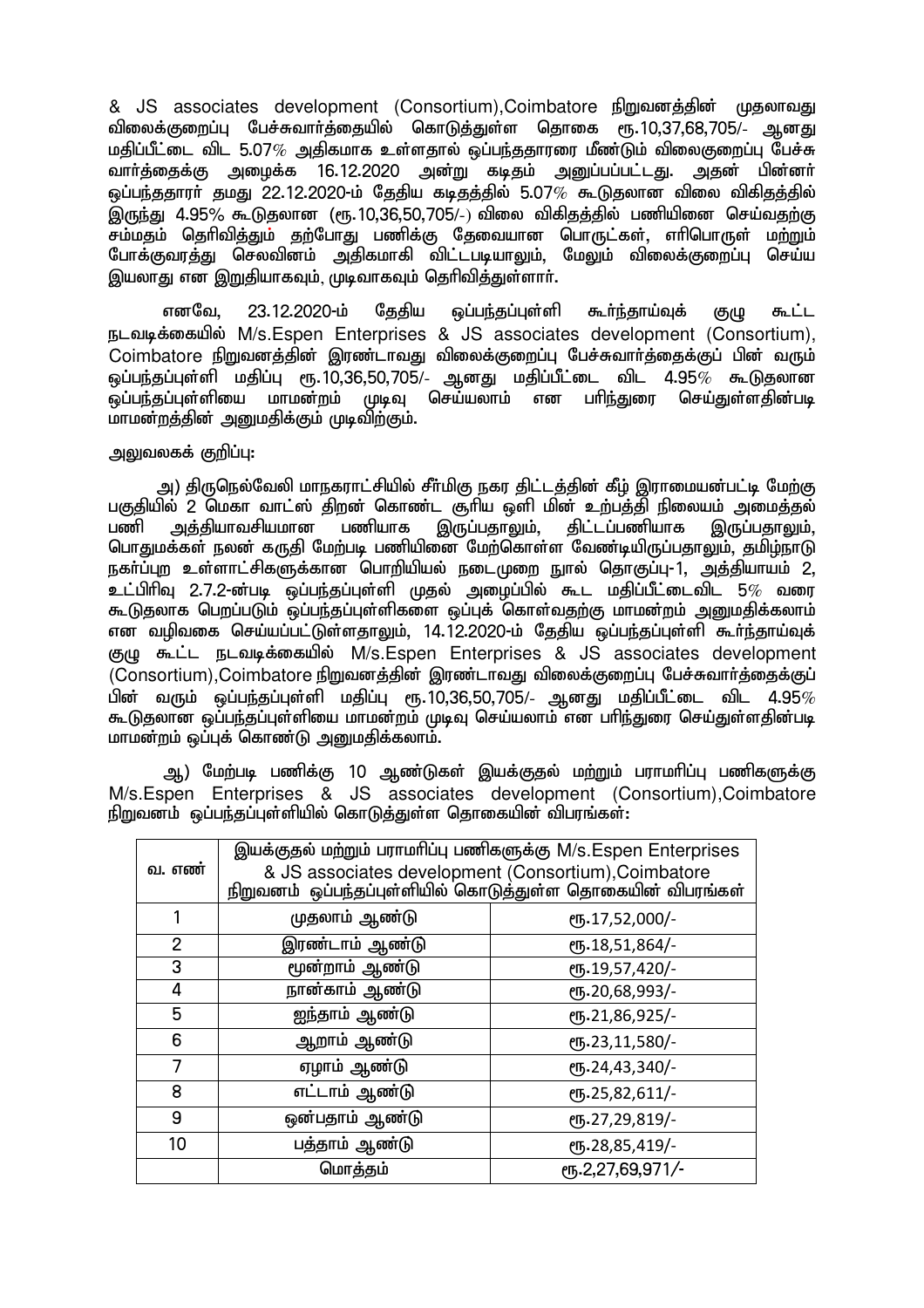M/s.Espen Enterprises & JS associates development (Consortium), Coimbatore நிறுவனம் 10 ஆண்டுகள் இயக்குதல் மற்றும் பராமாிப்பு பணிகளுக்கு கொடுத்துள்ள மொத்த ு.<br>தொகை ரூ.2,27,69,971/- ஐ மாநகராட்சி பொது நிதியில் மேற்கொள்வதற்கும் மற்றும் பணியின் மதிப்பிட்டுத் தொகை ரூ.1000.00 இலட்சத்திற்கு திருநெல்வேலி சீா்மிகு நகர திட்டத்தின் கீழ் <u>ஒது</u>க்கீடு செய்யப்பட்ட தொகை போக கூடுதலாகும் தொகையை மாநகராட்சி பொது  $\tilde{\mathfrak g}$ நிதியிலிருந்து மேற்கொள்வதற்கும் மாமன்றம் அனுமதி வழங்கலாம்.

கீர்மானம் எண் $199:$ 

அலுவலகக் குறிப்பு அங்கீகரிக்கப்படுகிறது

(ஒ.பு.அ.எண். 5/திருநெல்வேலி சீர்மிகு நகர நிறுவனம்/2020-21/SCM)

2) திருநெல்வேலி மாநகராட்சியில் சீா்மிகு நகர திட்டத்தின் கீழ், பாளை பேரூந்து நிலையம் அருகில் வணிக வளாகம் அமைக்கும் பணி பகுதி-2 பணிக்கு ரூ.11.73 கோடி மதிப்பீட்டில் மேற்கொள்வதற்கு 12 வது சீர்மிகு நகர இயக்குநர்கள் கூட்டத்தில் வரிசை எண்.6ல் தீர்மானிக்கப்பட்டதின் அடிப்படையிலும், நகராட்சி நிர்வாக ஆணையர், சென்னை அவர்களின் செயல்முறை ஆணை ந.க.எண்.14595/2018/IHSDP-3-2 நாள் 23.10.2020ல் ரூ.11.73 கோடிக்கு நிர்வாக அனுமதி வழங்கப்பட்டதின்படியும், முதன்மை தலைமைப் பொறியாளர் நகராட்சி .<br>நிர்வாக ஆணையர் அலுவலகம், சென்னை அவர்களின் செயல்முறைஆணை ந.க.எண் 1473/2020/DO2 நாள் 09.11.2020ல் ரூ.11.73 கோடிக்கு தொழில் நுட்ப அறுமதி ்பட்டதின் படியும் மேற்படி திட்டப்பணியினை மேற்கொள்வதற்கு ஒப்பந்தப்புள்ளி அறிவிப்பு எண்: 05/2020-21/SCM -ன் படி அகில இந்திய அளவில் The Hindu ஆங்கில நாளிதழிலும், மாநில அளவில் தமிழ் இந்து தமிழ் நாளிதழிலும் மற்றும் மாநில ஒப்பந்தப்புள்ளி .<br>செய்தி மலரிலும் 05.11.2020 அன்று ஒப்பந்தப்புள்ளி அறிவிப்பு பிரசுரம் செய்துள்ளதின்படி 09.12.2020ல் ஒப்பந்தப்புள்ளி கோரியதில் மின்னணு முறையில்லாத இரு உறை முறையில் (1) மெசர்ஸ்.ஸ்ரீ ரமணா பில்டிங் கன்ஸ்டக்ரக்சன் பிரைவட் லிமிடட், ராமநாதபுரம் மற்றும் (2) மெசா்ஸ். ந்ரீ, நாச்சிமாா் இன்ஜினியாிங் கன்ஸ்டக்ரக்சன், நாமக்கல் ஆகிய இரண்டு ் ஒப்பந்தக்காரர்களிடம் இருந்து ஒப்பந்தப்புள்ளிகள் வரப்பெற்று இம் மாநகராட்சி ஒப்பந்தப்புள்ளி கூர்ந்தாய்வுக்குமுவால் 10.12.2020-ம் தேதியன்று ஒப்ப்நதப்புள்ளிகள் திறக்கப்பட்டு கொழில் El;g jFjp njhlh;ghd epge;jidfis \$h;e;jha;T nra;jjpy; 1.nkrh;];.= ukzh gpy;bq; .<br>கன்ஸ்டக்ரக்சன் பிரைவட் லிமிடட், ராமநாதபுர<br>இன்ஜினியாிங் கன்ஸ்டக்ரக்சன், நாமக்கல் இன்ஜினியாிங் கன்ஸ்டக்ரக்சன், நாமக்கல் நிறுவனத்தின் ஒப்பந்தப்புள்ளிகள்<br>தொழில்நுட்பதகுதி தொடா்பான நிபந்தனைகளை பூா்த்தி செய்வதால் அன்னாரது தொடர்பான நிபந்தனைகளை விலைப்புள்ளி அட்டவணைகள் மட்டும் 14.12.2020-ல் திறக்கப்பட்டு ஒப்புநோக்கு பட்டியல் தயார் செய்யப்பட்டு அதன் விபரம் வருமாறு:-.

| வ.<br>எண | பணியின் பெயர்                                                                                                                                      | துறையின்<br>ஒப்பந்தப்புள்ளி<br>மதிப்பு    | மெசர்ஸ். ஸ்ரீ<br>நாச்சிமார்<br>இன்ஜினியரிங்<br>கன்ஸ்டக்ரக்சன்,<br>நாமக்கல்<br><u>நிறுவனத்தின்</u><br>ஒப்பந்தப்புள்ளி<br>மதிப்பு | மெசா்ஸ்.ஸ்ரீ<br>ரமணா பில்டிங்<br>கன்ஸ்டக்ரக்சன்<br>பிரைவட் லிமிடட்,<br>ராமநாதபுரம்<br><u>நிறுவனத்தின்</u><br>ஒப்பந்தப்புள்ளி<br>மதிப்பு |
|----------|----------------------------------------------------------------------------------------------------------------------------------------------------|-------------------------------------------|---------------------------------------------------------------------------------------------------------------------------------|-----------------------------------------------------------------------------------------------------------------------------------------|
|          | திருநெல்வேலி<br>மாநகராட்சியில்<br>சீா்மிகு<br>கீழ்<br>திட்டத்தின்<br>நகர<br>பாளை பேரூந்து நிலையம்<br>அருகில் வணிக வளாகம்<br>அமைக்கும் பணி பகுதி- 2 | $($ <sup>0</sup> $\frac{11,06,19,712}{-}$ | еҧ.11,90,40,513/-                                                                                                               | ст. 12,41,08,208/-                                                                                                                      |
|          |                                                                                                                                                    |                                           | $7.61\%$ uglulion<br>விட அதிகம்                                                                                                 | 12.19%<br>மதிப்பீட்டை விட<br>அதிகம்                                                                                                     |

<u>ஒப்பந்த</u>ப்புள்ளி கூர்ந்தாய்வுக்குழு மேற்கண்ட இரண்டு ஒப்பந்தப்புள்ளிகளில் குறைவான ஒப்பந்தப்புள்ளி கொடுத்துள்ள மெசர்ஸ். ஸ்ரீ நாச்சிமார் இன்ஜினியரிங் கன்ஸ்டக்ரக்சன்,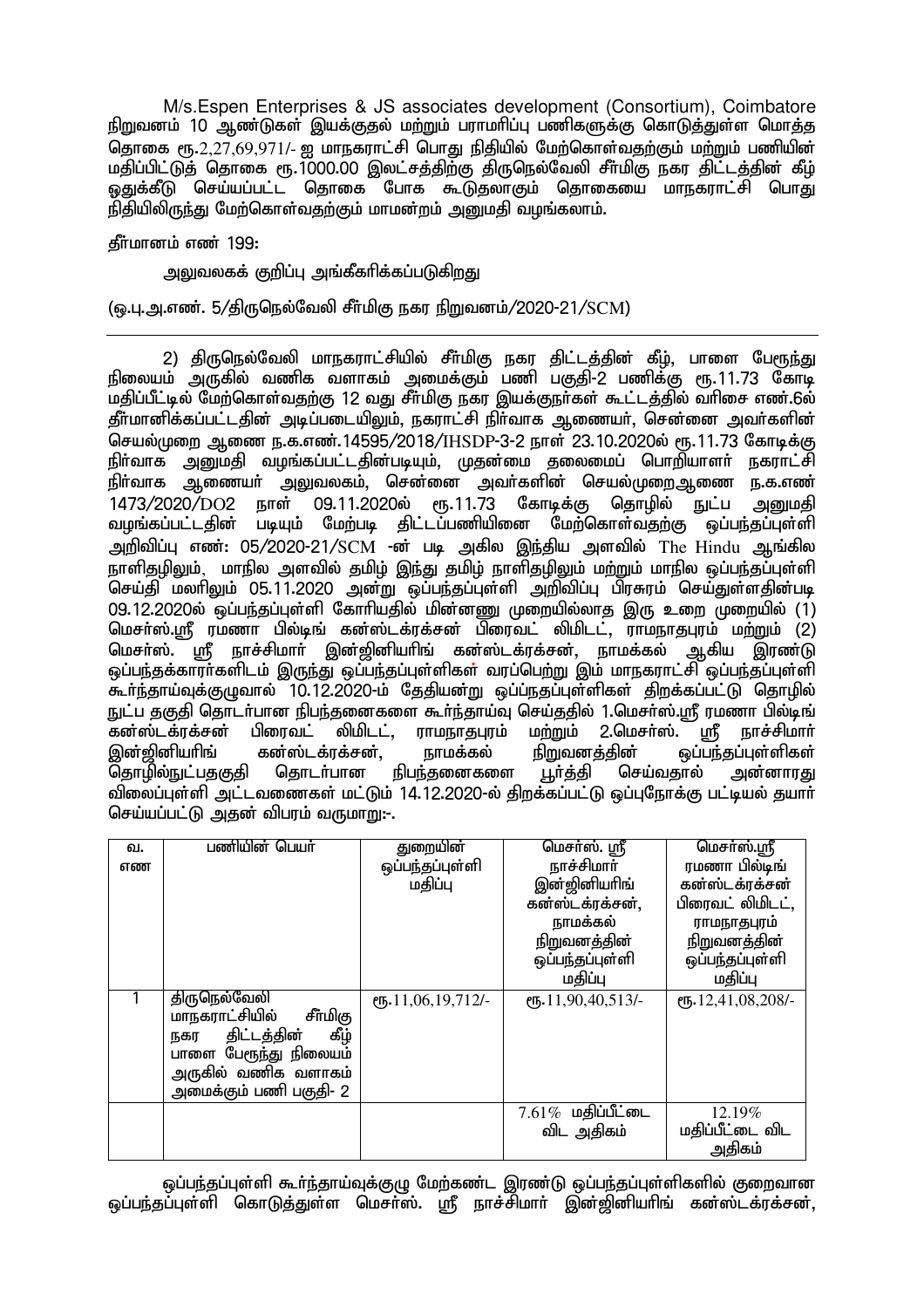நாமக்கல் நிறுவனத்தின் ஒப்பந்தப்புள்ளி தொகை ரூ.11, $90,40,513/$ - ஆனது மதிப்பீட்டை விட  $7.61\%$  அகிகமாக உள்ளதால் இது ஏற்கதக்கதல்ல என கருதி ஒப்பந்ததாரரை விலைகுறைப்பு பேச்சு வார்த்தைக்கு அழைக்க 14.12.2020 அன்று கடிதம் அனுப்பப்பட்டது. அதன் பின்னர் <u>லப்பந்ததாரர் தமது 16.12.2020-ம் தேகிய கடிதத்தில், இவ்வலுவலகத்திலிருந்து விலைக்குரைப்பு</u> .<br>பேச்சு வார்த்தைக்கு அழைக்கப்பட்டதனை ஏற்று ஏற்கனவே ஒப்பந்தப்புள்ளியில் கொடுத்த மதிப்பீட்டை விட 7.61 $\%$  அதிகமான விலைவிகிதத்திலிருந்து குறைத்து மதிப்பீட்டை விட 4.95 $\%$ ் அகிகமான விலைவிகிகுக்கில் மேற்படி பணியை செய்ய ஒப்புக்கொண்டுள்ளார். இருப்பினும் Xg;ge;jg;Gs;sp \$h;e;jha;Tf;FO nkrh;];. = ehr;rpkhh; ,d;[pdpahpq; fd;];lf;uf;rd;> .<br>நாமக்கல் நிறுவனத்தின் முதலாவது விலைக்குறைப்பு பேச்சுவார்த்தையில் கொடுத்துள்ள தொகை ரூ.11,60,91,661/- ஆனது மதிப்பீட்டை விட 4.95% அதிகமாக உள்ளதால் <u>ஓப்பந்ததாரரை மீண்டும் விலைகுறைப்பு பேச்சு வார்த்தைக்கு அமைக்க 16.12.2020 அன்று </u> .<br>கடிகம் அனுப்பப்பட்டது. அதன் பின்னா் ஒப்பந்ததாரா் தமது 22.12.2020-ம் தேதிய கடிதத்தில், இவ்வலுவலகத்திலிருந்து விலைக்குறைப்பு பேச்சு வார்த்தைக்கு அழைக்கப்பட்டதனை ஏற்று ்தற்போது மேற்படி பணிக்கு தேவையான பொருட்கள், குறிப்பாக எரிபொருள் மற்றும் வேலை ஆட்களுக்கான கூலி ஆகியவை சந்தையில் எதிர்பாராதவிதமாக அதிகமாகிவிட்டபடியால் மேலும் விலைக்குறைப்பு செய்ய இயலாது என இறுகியாகவும், முடிவாகவும் தெரிவித்துள்ளார்.

எனவே, 23.12.2020-ம் தேதிய ஒப்பந்தப்புள்ளி கூர்ந்தாய்வுக் குழு கூட்ட<br>நடவடிக்கையில் மெசர்ஸ். மடீ நாச்சிமார் இன்றினியரிங் கன்ஸ்டக்ரக்சன், நாமக்கல் இன்றினியரிங் கன்ஸ்டக்ரக்சன், நாமக்கல் .<br>நிறுவனத்தின் முதலாவது விலைக்குறைப்பு பேச்சுவார்த்தைக்குப் பின் வரும் ஒப்பந்தப்புள்ளி  $\mu$ திப்பு ரூ.11,60,91,661/- ஆனது மதிப்பீட்டை விட 4.95 $\%$  கூடுதலான ஒப்பந்தப்புள்ளியை மாமன்றம் முடிவ செய்யலாம் என பரிந்துரை செய்குள்ளகின்படி மாமன்றக்கின் அமைகிக்கும் முடிவிற்கும்.

#### அலுவலகக் குறிப்பு $:$

அ) திருநெல்வேலி மாநகராட்சியில் சீா்மிகு நகர திட்டத்தின் கீழ் பாளை ப<u>ே</u>ரூந்து நிலையம் அருகில் வணிக வளாகம் அமைக்கும் பகுதி-2 பணி அக்கியாவசியமான பணியாக .<br>இருப்பதாலும், திட்டப்பணியாக இருப்பதாலும், பொதுமக்கள் நலன் கருதி மேற்படி பணியினை மேற்கொள்ள வேண்டியிருப்பதாலும், தமிழ்நாடு நகர்ப்புற உள்ளாட்சிகளுக்கான பொறியியல் நடைமுறை நுால் தொகுப்பு-1, அத்தியாயம் 2, உட்பிரிவு 2.7.2-ன்படி ஒப்பந்தப்புள்ளி முதல் அமைப்பில் கூட மகிப்பீட்டை விட 5 $\%$  வரை கூடுகலாக பெறப்படும் ஓப்பந்தப்புள்ளிகளை ஓப்புக் கொள்வதற்கு மாமன்றம் அறுமதிக்கலாம் என வழிவகை செய்யப்பட்டுள்ளதாலும். 23.12.2020-ம் தேதிய ஒப்பந்தப்புள்ளி கூர்ந்தாய்வுக் குழு கூட்ட நடவடிக்கையில் ஸ்ரீ நாச்சிமார் இன்ஜினியரிங் கன்ஸ்டக்ரக்சன், நாமக்கல் நிறுவனத்தின் முதலாவது விலைக்குறைப்பு  $\mathrm{\tilde{C}}$ பச்சுவார்த்தைக்குப் பின் வரும் ஒப்பந்தப்புள்ளி மதிப்பு ரூ.11,60, $\mathrm{\tilde{S}}$ 1,661/- ஆனது மதிப்பீட்டை விட 4.95 $\%$  கூடுகுலான ஒப்பந்தப்புள்ளியை மாமன்றம் முடிவு செய்யலாம் என பரிந்துரை செய்துள்ளதின்படி மாமன்றம் ஒப்புக் கொண்டு அறுமதிக்கலாம்.

ஆ) மேற்படி பணியின் மதிப்பிட்டுத் தொகை ரூ.1173.00 இலட்சத்திற்கு திருநெல்வேலி சீர்மிகு நகர திட்டத்தின் கீழ் ஒதுக்கீடு செய்யப்பட்ட தொகை போக கூடுதலாகும் தொகையை மாநகாாட்சி பொது நிதியிலிருந்து மேற்கொள்வதற்கும் மாமன்றம் அனுமதி வழங்கலாம்.

## கீர்மானம் எண் $200:$

## அலுவலகக் குறிப்பு அங்கீகரிக்கப்படுகி<u>றத</u>ு

## (ஒ.பு.அ.எண். 3/திருநெல்வேலி சீர்மிகு நகர நிறுவனம்/2020-21/SCM)

3) திருநெல்வேலி மாநகராட்சி, தச்சநல்லூா் மண்டல அலுவலகத்திற்குட்பட்ட வாா்டு எண்கள் 1 முதல் 10, 39, 54, 55 ஆகிய பகுதிகளுக்கான காலிமனைவரி இத்துடன்<br>இணைக்கப்பட்டுள்ள பட்டியலில் கண்டுள்ள விபரப்படி காலிமனை வரிவிகிப்புகளில் இணைக்கப்பட்டுள்ள பட்டியலில் சோக்குவரி விகிக்கப்பட்டு சொக்குவரியானது வசூலிக்கப்பட்டு வரும் நிலையில் கொடர்ப்டைய காலிமனை வரிவிதிப்புகளை அவ்வப்பொழுது நீக்கம் செய்யாமல் தொடர்ந்து தவறுதலாக  $\sigma$  எழுப்பப்பட்டு வரும் கேட்புகள், இரத்து செய்து அவற்றிற்கான கேட்பு தொகை ரூ.1,58,48,274/- $\alpha$  நீக்கம் (Write Off) செய்வது குறித்து மாமன்றத்தின் பார்வைக்கும் முடிவிற்கும்.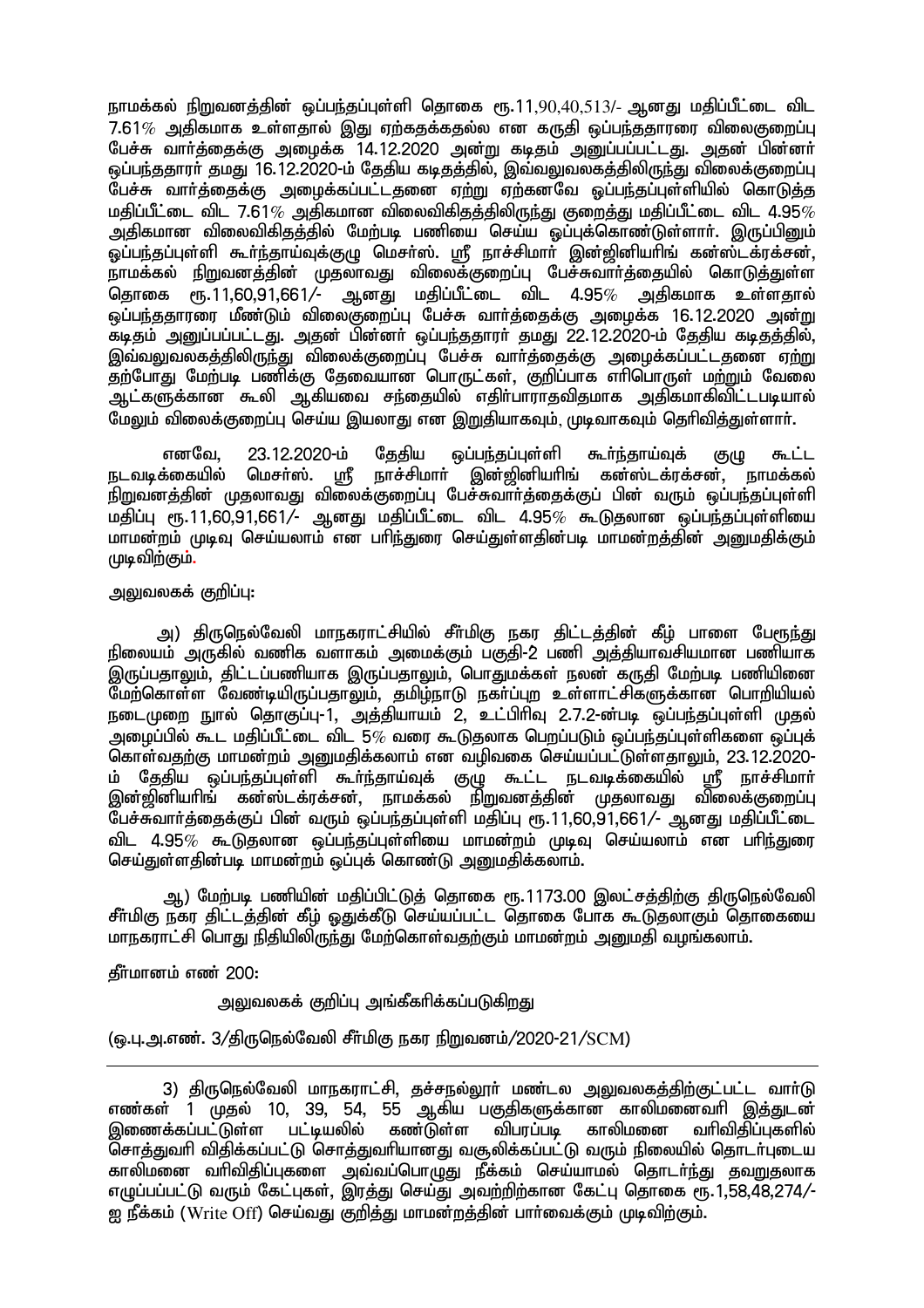அலுவலகக் குறிப்பு:

நகராட்சி நிர்வாக ஆணையாளர் அவர்களால் இம்மாநகராட்சியில் நேரடி ஆய்வு மேற்கொண்ட பொழுது அனைத்து வரியினங்கள் மற்றும் வரியில்லா இனங்களின் வசூல சதவிகிதம் மிகவும் பின்தங்கியுள்ளதாக தெரிவிக்கப்பட்டு, நிலுவை வரியினங்களை துரிதமாக வசூலிக்கும் பொருட்டு அனைத்து மண்டலங்களுக்கும் வரிவசூல் குறியீடு நிா்ணயம் செய்யப்பட்டுள்ளது.

வரிவசூல் பணிகள் தொய்வின்றி மேற்கொள்ளப்பட்டு வரும் நிலையிலும் ஒவ்வொரு வரி மற்றும் வரியில்லா இனத்திலும் காணப்படும் தவறான கேட்புகள் (Erroneous Demand) <u>காரணமாக வரிவசூல் சதவிகித</u>ம் குறைந்து காணப்படுகிறது. இந்நிலையில் இம்மண்டலத்தின் வருவாய் உதவியாளா்கள், உதவி வருவாய் அலுவலா் ஆகியோரைக் கொண்டு வாியினங்கள் வாரியாக தவறான கேட்பு பதிவினங்கள் மற்றும் வசூலிக்க இயலாத இனங்கள் குறித்து 2011-12 முதல் நாளது வரை உள்ள கேட்புகள் கீழ்க்கண்டவாறு கண்டறியப்பட்டுள்ளது.

| வ.  | வரி ம <u>ற்ற</u> ும் | நீக்கம் செய்யப்பட | நீக்கம் செய்யப்பட வேண்டிய        |
|-----|----------------------|-------------------|----------------------------------|
| எண் | வரியில்லா            | வேண்டிய தொகை      | காரணங்கள்                        |
|     | இனங்களின் விபரம்     |                   |                                  |
|     | காலிமனைவரி           | ரூ. 1,58,48,2747- | சொத்துவரி விதிக்கப்பட்டு         |
|     |                      |                   | சொத்துவரியானது வசூலிக்கப்பட்டு   |
|     |                      |                   | வரும் நிலையில் தொடர்புடைய        |
|     |                      |                   | காலிமனை வரிவிதிப்புகளை           |
|     |                      |                   | அவ்வப்பொழுது நீக்கம் செய்யாமல்,  |
|     |                      |                   | தொடர்ந்து தவறுதலாக எழுப்பப்பட்டு |
|     |                      |                   | வரும் கேட்புகள்                  |

எனவே மேற்கண்ட காரணங்களின் அடிப்படையில் இணைக்கப்பட்டுள்ள பட்டியலில்<br>ள்ளவாறு காலிமனை வரிவிகிப்புகளை இரக்கு செய்து அவற்றிற்கான சேட்பு கண்டுள்ளவாறு காலிமனை தொகையினை கணினியில் இருந்து நீக்கம் செய்ய மாமன்றம் அனுமதிக்கலாம்.

கீர்மானம் எண் $201$ :

அலுவலகக் குறிப்பு அங்கீகரிக்கப்படுகிறது

(ந.க.எண் அ $1/1010/2020$ -தச்சை)

4) திருநெல்வேலி மாநகராட்சியில் சீா்மிகு நகர திட்டத்தின் கீழ் மேலப்பாளையம் மண்டலத்திற்கான SCADA அமைப்பை செயல்படுத்தி மேம்படுத்துதல் - பகுதி 4 பணிக்கு ரு. 12.29 கோடி மதிப்பீட்டில் மேற்கொள்வதற்கு 12 வது சீர்மிகு நகர இயக்குநர்கள் கூட்டத்தில் ்வரிசை எண் 9ல் தீர்மானிக்கப்பட்டதின் அடிப்படையிலும், நகராட்சி நிர்வாக ஆணையர், சென்னை அவர்களின் செயல்முறை ஆணை ந.க.எண்.14595/2018/IHSDP-3-2, நாள் 21.10.2020ல் ரூ.12.29 கோடிக்கு நிர்வாக அனுமதி வழங்கப்பட்டதின்படியும், முதன்மை தலைமைப் பொறியாளர் நகராட்சி நிர்வாக ஆணையர் அலுவலகம், சென்னை அவர்களின் செயல்முறை ஆணை ந.க.எண்.1473/2020/DO2 நாள் 03.11.2020ல் தொழில் நுட்ப அனுமதி வழங்கப்பட்டதின் படியும் மேற்படி திட்டப்பணியினை மேற்கொள்வதற்கு ஒப்பந்தப்புள்ளி அறிவிப்பு எண்: 05/2020-21/SCM -ன் படி அகில இந்திய அளவில் The New Indian Express<br>அங்கில நாளிகமிலம், மாநில அளவில் இந்து கமிம் நாளிகமிலம் மற்றும் மாநில மாநில அளவில் <u>இந்து</u> தமிழ் நாளிதழிலும் ம<u>ற்று</u>ம் மாநில ஒப்பந்தப்புள்ளி செய்தி மலாிலும் 05.11.2020 அன்று ஒப்பந்தப்புள்ளி அறிவிப்பு பிரசுரம் செய்துள்ளதின்படி 09.12.2020ல் ஒப்பந்தப்புள்ளி கோரியதில் மின்னணு முறையில்லாத இரு உறை முறையில் (1) M/s.Lantrasoft Private Limited, Coimbatore மற்றும் (2) திரு.R.வேலுமணி, திருப்பூா் ஆகிய இரண்டு ஒப்பந்தக்காரா்களிடம் இருந்து ஒப்பந்தப்புள்ளிகள் பெறப்பட்டது. .<br>மேற்படி இரண்டு ஒப்பந்தப்புள்ளிகளின் தொழில்நுட்ப தகுதிகள் குறித்து ஒப்பந்தப்புள்ளி<br>கூர்ந்தாய்வுக் குழுவால் 10.12.2020-ல் திறக்கப்பட்டு பாிசீலனை செய்யப்பட்டதில்  $10.12.2020$ -ல் திரு.R.வேலுமணி, திருப்பூர் ஒப்பந்தக்காரரின் ஒப்பந்தப்புள்ளி தொழில் நுட்ப தகுதி தொடர்பான .<br>ஒப்பந்தப்புள்ளி நிபந்தனைகளை பூர்த்தி செய்யாததால் ஒப்ப்நதப்புள்ளி கூர்ந்தாய்வுக் குழு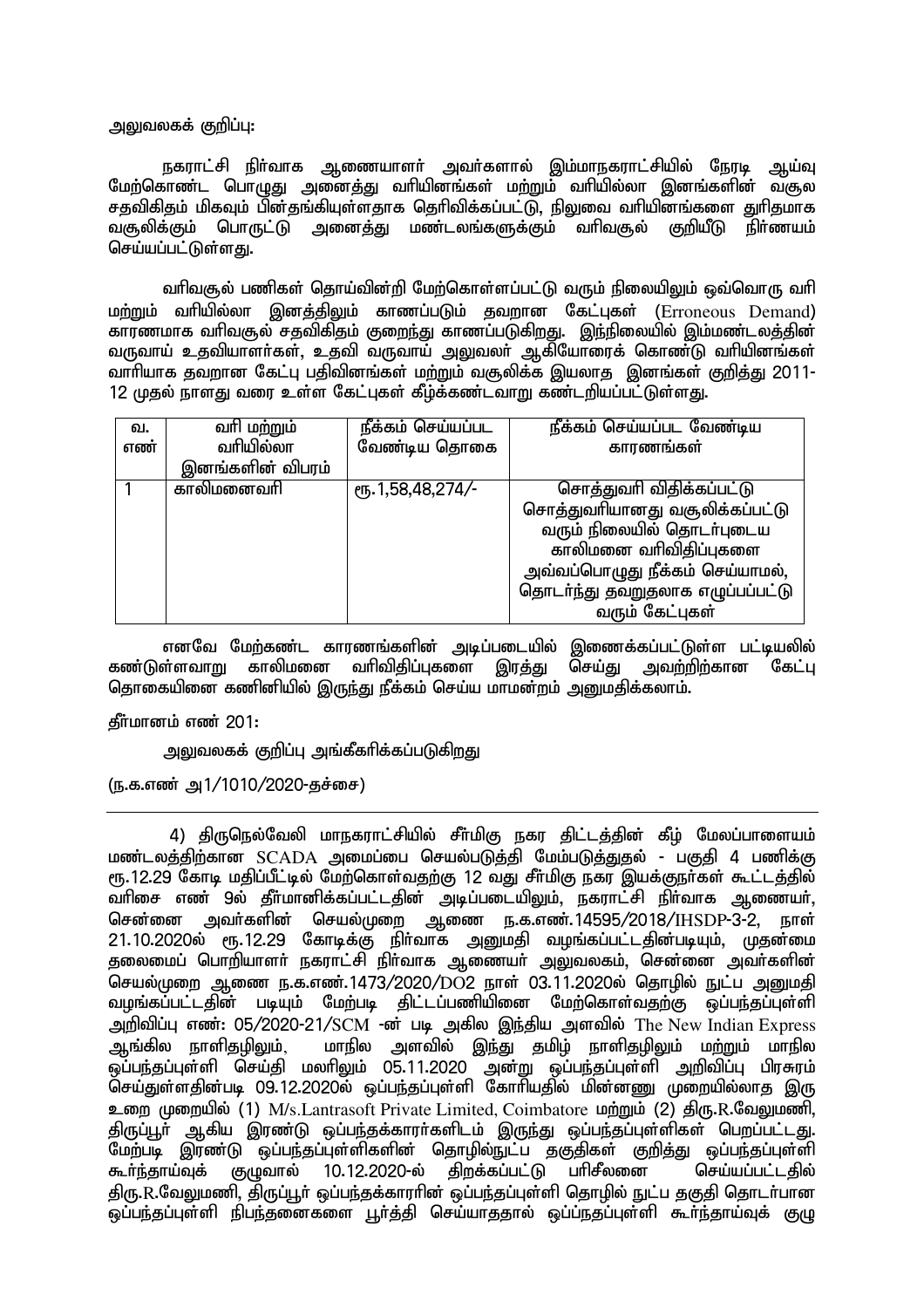கூட்ட நடவடிக்கை நாள் 10.12.2020-ன்படி திரு.R.வேலுமணி, திருப்பூர் ஒப்பந்தக்காரரின் லப்பந்தப்புள்ளி நிராகரிக்கப்பட்டது. மீதமுள்ள ஒரே ஒரு ஒப்பந்தப்புள்ளியான M/s.Lantrasoft ு<br>Private Limited, Coimbatore நிறுவனத்தின் ஓப்பந்தப்புள்ளி தொழில் நுட்ப தகுதி தொடர்பான .<br>நிபந்தனைகளை பூர்த்தி செய்தமையால் மேற்படி நிறுவனத்தின் விலை அட்டவணை மட்டும் 14.12.2020 ம் தேதியன்று திறக்கப்பட்டு ஒப்புநோக்கு பட்டியல் தயார் செய்யப்பட்டு அதன் விபரம் வருமாறு:-

| வ.<br>எண் | பணியின் பெயர்                                                                                                                                                  | துறையின்<br>ஒப்பந்தப்புள்ளி<br>மதிப்பு | M/s Lantrasoft Private<br>Limited, Coimbatore<br>நிறுவனத்தின்<br>ஒப்பந்தப்புள்ளி மதிப்பு |
|-----------|----------------------------------------------------------------------------------------------------------------------------------------------------------------|----------------------------------------|------------------------------------------------------------------------------------------|
|           | மாநகராட்சியில்<br>திருநெல்வேலி<br>சீா்மிகு<br>நகர திட்டத்தின்<br>கீழ்<br>மேலப்பாளையம் மண்டலத்திற்கான<br>SCADA அமைப்பை செயல்படுத்தி<br>மேம்படுத்துதல் - பகுதி 4 | $($ <sup>0</sup> Б. 11, 54, 91, 297/-  | сп. 12,33,93,764/-                                                                       |
|           |                                                                                                                                                                |                                        | $6.84\%$ மதிப்பீட்டை<br>விட அதிகம்                                                       |

 xg;ge;jg;Gs;sp \$h;e;jha;Tf;FO M/s.Lantrasoft Private Limited, Coimbatore  $\frac{1}{2}$ நிறுவனத்தின் ஒப்பந்தப்புள்ளி தொகை ரூ. $12,33,93,764$ /- ஆனது மதிப்பீட்டை விட  $6.84\%$ அதிகமாக உள்ளதால் இது ஏற்கதக்கதல்ல என கருதி ஒப்பந்ததாரரை விலைகுறைப்பு பேச்சு வார்த்தைக்கு அழைக்க 14.12.2020 அன்று கடிதம் அனுப்பப்பட்டது. அதன் பின்னர் <u>ஒப்பந்த</u>தாரா் தமது 16.12.2020-ம் தேதிய கடிதத்தில், இவ்வலுவலகத்திலிருந்து விலைக்குறைப்பு .<br>பேச்சு வார்த்தைக்கு அழைக்கப்பட்டதனை ஏற்று ஏற்கனவே ஒப்பந்தப்புள்ளியில் கொடுத்த மதிப்பீட்டை விட 6.84 $\%$  அதிகமான விலைவிகிதத்திலிருந்து குறைத்து மதிப்பீட்டை விட 4.95 $\%$ அதிகமான விலைவிகிதத்தில் மேற்படி பணியை செய்ய ஒப்புக்கொண்டுள்ளார். இருப்பினும் ஒப்பந்தப்புள்ளி கூர்ந்தாய்வுக்குழு M/s.Lantrasoft Private Limited, Coimbatore நிறுவனத்தின் .<br>முதலாவது விலைக்குறைப்பு பேச்சுவார்த்தையில் கொடுத்துள்ள தொகை ரூ.12,12,13,168/-ஆனது மதிப்பீட்டை விட 4.95 $\%$  அதிகமாக உள்ளதால் ஒப்பந்ததாரரை மீண்டும் விலைகுறைப்பு Ngr;R thh;j;ijf;F miof;f 16.12.2020 md;W fbjk; mDg;gg;gl;lJ. mjd; gpd;dh;  $\tilde{\bm{\omega}}$ ப்பந்தகாார் சுமகு 22.12.2020-ம் கேகிய கடிக்கில் 4.95 $\%$  கூடுகலான விலை விகிகக்கில் ் இருந்து 4.04% கூடுகலான (ரூ.12.01.60.368/-) விலை விகிகுத்தில் பணியினை செய்வதற்கு .<br>சம்மதம் தெரிவித்தும் தற்போது பணிக்கு தேவையான பொருட்கள், எரிபொருள் மற்றும்<br>போக்குவாக்கு செலவினம் அகிகமாகி விட்டபடியாலும். மேலும் விலைக்குறைப்பு செய்ய போக்குவரத்து செலவினம் அதிகமாகி விட்டபடியாலும், இயலாது என இறுதியாகவும், முடிவாகவும் தெரிவித்துள்ளார்.

எனவே, 23.12.2020-ம் தேதிய ஒப்பந்தப்புள்ளி கூர்ந்தாய்வுக் குழு கூட்ட நடவடிக்கையில  $M/s$ . Lantrasoft Private Limited, Coimbatore  $f$ hma  $\vec{a}$ பேச்சுவாா்த்தைக்குப் பின் வரும் ஒப்பந்தப்புள்ளி மதிப்பு ரூ.12,01,60,368/- ஆனது மதிப்பீட்டை<br>விட 4.04*% –* கூடுகலான ஒப்பா்கப்பள்ளியை மாமன்றம் முடிவ செய்யலாம் என பாிா்களா ் கூடுகலான ஒப்பந்தப்பள்ளியை மாமன்றம் முடிவு செய்யலாம் என பரி<u>ந்து</u>ரை செய்துள்ளதின்படி மாமன்றத்தின் அனுமதிக்கும் முடிவிற்கும்.

## அலுவலகக் குறிப்பு:

அ) திருநெல்வேலி மாநகராட்சியில் சீா்மிகு நகர திட்டத்தின் கீழ் மேலப்பாளையம் ் பண்டலக்கிற்கான SCADA அமைப்பை செயல்படுக்கி மேம்படுக்குகல் - பகுகி 4 பணி ் அக்கியாவசியமான பணியாக இருப்பதாலும், கிட்டப்பணியாக இருப்பதாலும், பொதுமக்கள் .<br>நலன் கருதி மேற்படி பணியிணை மேற்கொள்ள வேண்டியிருப்பதாலும், தமிழ்நாடு நகர்ப்புற உள்ளாட்சிகளுக்கான பொறியியல் நடைமுறை நூல் தொகுப்பு-1, அத்தியாயம் 2, உட்பிரிவு  $2.7.2$ -ன்படி ஒப்பந்தப்புள்ளி முதல் அழைப்பில் கூட மதிப்பீட்டை விட 5 $\%$  வரை கூடுகலாக பெறப்படும் ஒப்பந்தப்புள்ளிகளை ஒப்புக் கொள்வதற்கு மாமன்றம் அனுமதிக்கலாம் என வழிவகை செய்யப்பட்டுள்ளதாலும், 23.12.2020-ம் தேதிய ஒப்பந்தப்புள்ளி கூர்ந்தாய்வுக் குழு கூட்ட நடவடிக்கையில் M/s.Lantrasoft Private Limited, Coimbatore நிறுவனத்தின் இறுதியான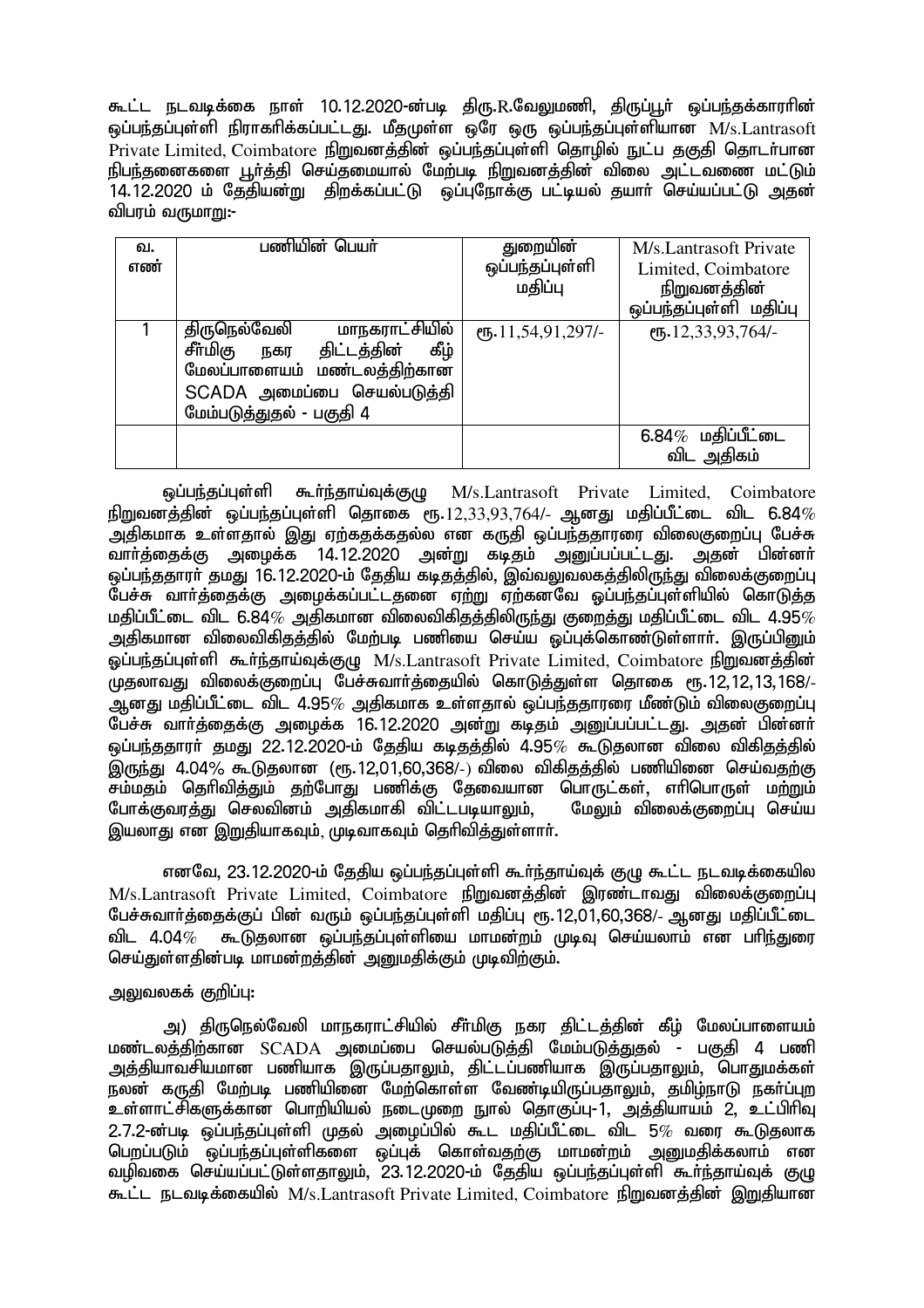விலைக்குறைப்பு பேச்சுவார்த்தைக்குப் பின் வரும் ஒப்பந்தப்புள்ளி மதிப்பு ரூ.12,01,60,368/-ஆனது மகிப்பீட்டை விட 4.04 $\%$  கூடுகலான ஒப்பந்தப்புள்ளியை மாமன்றம் முடிவு செய்யலாம் ்கு<br>என பரிந்துரை செய்துள்ளதின்படி மாமன்றம் ஒப்புக் கொண்டு அறைமதிக்கலாம்.

அ,) மேற்படி பணியின் மதிப்பிட்டுத் தொகை ரூ.1229.00 இலட்சத்திற்கு திருநெல்வேலி சீர்மிகு நகர திட்டத்தின் கீழ் ஒதுக்கீடு செய்யப்பட்ட தொகை போக கூடுதலாகும் தொகையை மாநகராட்சி பொது நிதியிலிருந்து மேற்கொள்வதற்கும் மாமன்றம் அனுமதி வழங்கலாம்.

கீர்மானம் எண் $202$ :

!!!!!!!!!!!!!

அலுவலகக் குறிப்பு அங்கீகரிக்கப்படுகிறது

(டைப, அ.எண். 5/கிருநெல்வேலி சீர்மிகு நகர நிறுவனம்/2020-21/SCM)

5) திருநெல்வேலி மாநகராட்சியில் சீர்மிகு நகர திட்டத்தின் கீழ் திருநெல்வேலி மாநகாாட்சி பகுகியில், குப்பை சேகரிப்பு & குப்பை இடமாற்றும் பணியினை குப்பை கொட்டிகள் ் மார் மக்கியாள்வகை மாடசீரமைக்கல் மாராம் நவீன படுத்துதல் பணிக்கு ரூ.14.88 கோடி மதிப்பீட்டில் மேற்கொள்வதற்கு 12 வது சீர்மிகு நகர இயக்குநர்கள் கூட்டத்தில் வரிசை எண 4ல் தீர்மானிக்கப்பட்டதின் அடிப்படையிலும், நகராட்சி நிர்வாக ஆணையர், சென்னை அவர்களின் செயல்முறை ஆணை ந.க.எண்.14595/2018/IHSDP-3 நாள் 28.10.2020ல் ரூ.14.88 கோடிக்கு eph;thf mDkjp toq;fg;gl;ljpd;gbAk;> Kjd;ik jiyikg; nghwpahsh; efuhl;rp eph;thf ஆணையா் அலுவலகம், சென்னை அவா்களின் செயல்முறை ஆணை <u>ந</u>.க.எண்  $28430/2019/DO1$  நாள்  $06.11.2020$ ல் தொழில் நுட்ப அனுமதி வழங்கப்பட்டதின் படியும் மேற்படி திட்டப்பணியினை மேற்கொள்வதற்கு ஒப்பந்தப்புள்ளி அறிவிப்பு எண்: 05/2020-21/SCM -ன் படி அகில இந்திய அளவில் The New Indian Express ஆங்கில நாளிதமிலும், மாநில அளவில் இந்து தமிழ் நாளிதழிலும் மற்றும் மாநில ஒப்பந்தப்புள்ளி செய்தி மலாிலும் 05.11.2020 அன்று <u>ஓப்பந்தப்புள்ளி அறிவிப்பு பிரசுரம் செய்துள்ளதின்படி 09.12.2020ல் ஒப்பந்தப்புள்ளி கோரப்பட்டு </u> பின்னா் நிா்வாக காரணங்களால் ஒப்பந்தப்புள்ளி பெறப்படும் நாள் 16.12.2020 வரை<br>நீட்டிக்கப்பட்டு வப்பந்தப்புள்ளி கோாியதில் மின்னணு முறையில்லாத இரு உறை நீட்டிக்கப்பட்டு ஒப்பந்தப்புள்ளி கோரியதில் மின்னணு முறையில்லாத இரு உறை முறையில்கோரியதில் மின்னணு முறையில்லாத இரு உறை முறையில் (i) M/s.Zonta Infratech Private Limited and (ii) M/s. Mondeo Consulting Engineers Pyt Ltd ஆகிய இரண்டு <u>ஒப்பந்த</u>க்காரா்களிடம் இருந்து ஒப்பந்தப்புள்ளிகள் வரப்பெற்று இம்மாநகராட்சி ஒப்பந்தப்புள்ளி .<br>சுடர்ந்தாய்வுக்குழுவால் 22.12.2020ம் தேதியன்று ஒப்பந்தப்புள்ளிகள் திறக்கப்பட்டு தொழில் நுட்ப<br>தகுதி தொடர்பான நிபந்தனைகளை கூர்ந்தாய்வ செய்ததில் மேற்படி இரண்டு தகுதி தொடர்பான நிபந்தனைகளை கூர்ந்தாய்வு செய்ததில் மேற்படி இரண்டு ஒப்பந்தப்புள்ளிகளுமே தொழில்நுட்பதகுதி தொடர்பான நிபந்தனைகளை பூர்த்தி செய்வதால் அன்னார்களது விலைப்புள்ளி அட்டவணைகள் 23.12.2020-ல் திறக்கப்பட்டு ஒப்புநோக்கு பட்டியல் தயாா் செய்யப்பட்டு அதன் விபரம் வருமாறு:-

| M/s.Mondeo               |
|--------------------------|
| Consulting               |
| <b>Engineers Pvt Ltd</b> |
| நிறுவனத்தின்             |
| ஒப்பந்தப்புள்ளி          |
| மதிப்பு                  |
|                          |
| СП, 17,00,54,876/-       |
|                          |
|                          |
|                          |
|                          |
|                          |
|                          |
|                          |
|                          |
| 19.80%                   |
| மதிப்பீட்டை விட          |
| அதிகம்                   |
|                          |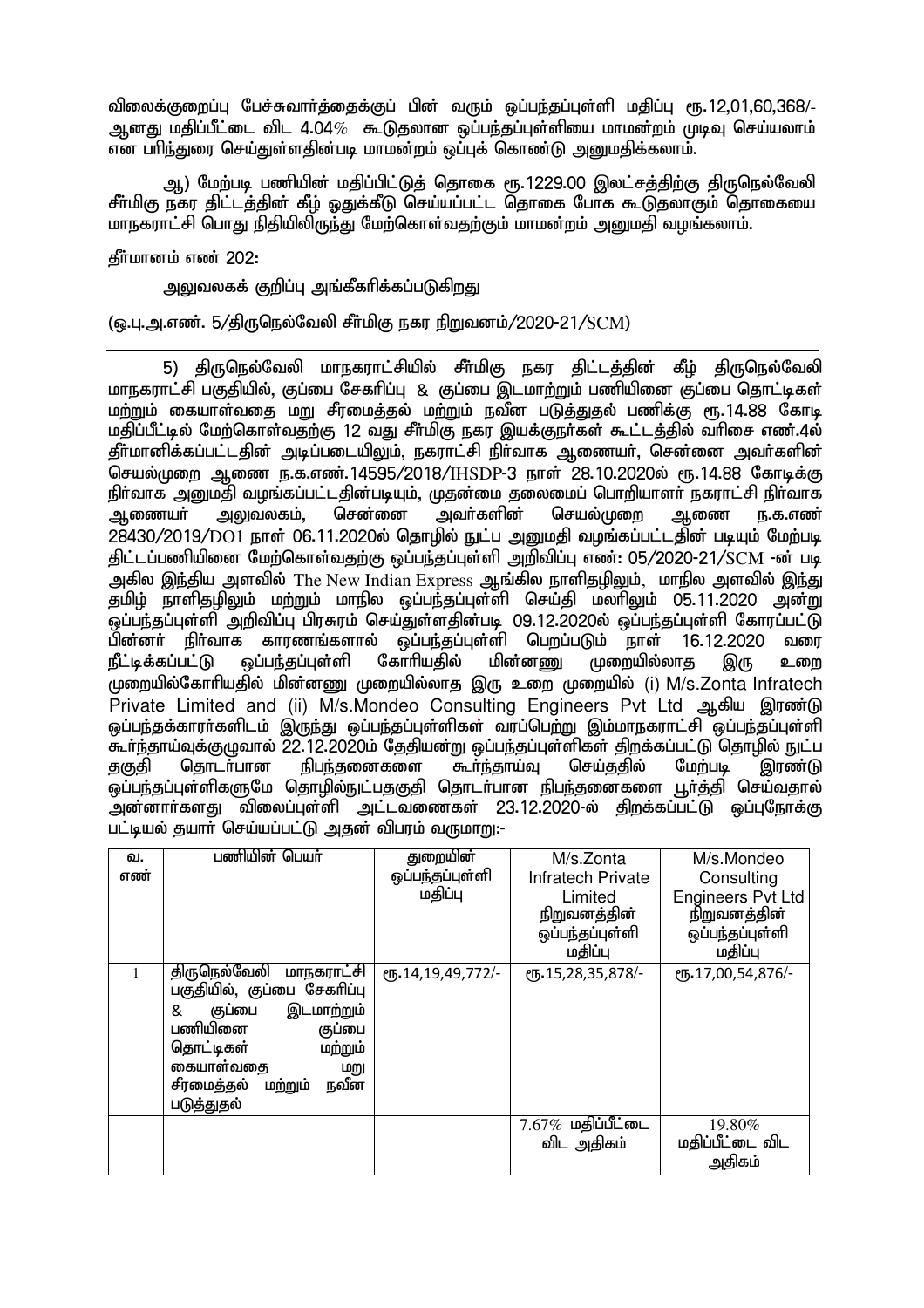ஒப்பந்தப்புள்ளி கூர்ந்தாய்வுக்குழு மேற்கண்ட இரண்டு ஒப்பந்தப்புள்ளிகளில் குறைவான ஒப்பந்தப்புள்ளி கொடுத்துள்ள M/s.Zonta Infratech Private Limited நிறுவனக்கின  $\tilde{\bm{\omega}}$ ப்பந்தப்புள்ளி தொகை ரூ. $15,28,35,878$ /- ஆனது மதிப்பீட்டை விட 7.67 $\tilde{\bm{\omega}}$  அதிகமாக உள்ளதால் இது ஏற்கதக்கதல்ல என கருதி ஒப்பந்ததாரரை விலைகுறைப்பு பேச்சு வார்த்தைக்கு அழைக்க 23.12.2020 அன்று கடிதம் அனு்ப்பப்பட்டது. அதன் பின்னா் ஒப்பந்ததாரா் தமது<br>24.12.2020-ம் தேதிய கடிதத்தில், இவ்வலுவலகத்திலிருந்து விலைக்குறைப்பு பேச்சு 24.12.2020-ம் தேதிய கடிதத்தில், இவ்வலுவலகத்திலிருந்து வார்த்தைக்கு அழைக்கப்பட்டதனை ஏற்று ஏற்கனவே ஒப்பந்தப்புள்ளியில் கொடுத்த மதிப்பீட்டை ் விட 7.67 $\%$  அதிகமான விலைவிகிதத்திலிருந்து குறைத்து மதிப்பீட்டை விட 4.90 $\%$  அதிகமான விலைவிகிதத்தில் மேற்படி பணியை செய்ய ஒப்புக்கொண்டுள்ளார். இருப்பினும் ஒப்பந்தப்புள்ளி கூர்ந்தாய்வுக்குழு M/s.Zonta Infratech Private Limited நிறுவனத்தின் முதலாவது ்விலைக்குறைப்பு பேச்சுவார்க்கையில் கொடுக்குள்ள கொகை ஸ். 14,89,05,311/- ஆனது மதிப்பீட்டை விட 4.90 $\%$  அதிகமாக உள்ளதால் ஒப்பந்ததாரரை மீண்டும் விலைகுறைப்பு பேச்சு வார்த்தைக்கு அழைக்க 24.12.2020 அன்று கடிதம் அனுப்பப்பட்டது. அதன் பின்னர் <u>ஒப்பந்த</u>தாரா் தமது 28.12.2020-ம் தேதிய கடிதத்தில், இவ்வலுவலகத்திலிருந்து விலைக்குறைப்பு ு — நிற்களை தடத்தி மார்ப்பட்டத்தன் *பாட்டம்* முன்னார்.<br>பேச்சு வாா்த்தைக்கு அழைக்கப்பட்டதனை ஏற்று தற்போது மேற்படி பணிக்கு தேவையான பொருட்கள், குறிப்பாக எரிபொருள் மற்றும் வேலை ஆட்களுக்கான கூலி ஆகியவை சந்தையில் எதிா்பாராதவிதமாக அதிகமாகிவிட்டபடியால் மேலும் விலைக்குறைப்பு செய்ய இயலாது என இறுகியாகவம், முடிவாகவம் கெரிவிக்குள்ளார்.

எனவே, 28.12.2020-ம் தேதிய ஒப்பந்தப்புள்ளி கூர்ந்தாய்வுக்குழு கூட்ட நடவடிக்கையில் M/s.Zonta Infratech Private Limited நிறுவனத்தின் இரண்டாவது விலைக்குறைப்பு பேச்சுவார்த்தைக்குப் பின் வரும் ஒப்பந்தப்புள்ளி மதிப்பு ரூ.14.89.05.311/- ஆனது மதிப்பீட்டை விட 4.90 $\%$  கூடுகலான ஒப்பந்தப்பள்ளியை மாமன்றம் முடிவு செய்யலாம் என பரிந்துரை செய்துள்ளதின்படி மாமன்றத்தின் அனுமதிக்கும் முடிவிற்கும்.

## <u>அலுவலகக் குறிப்பு:</u>

அ) திருநெல்வேலி மாநகராட்சியில் சீா்மிகு நகர திட்டத்தின் கீழ் திருநெல்வேலி மாநகாாட்சி பகுகியில். குப்பை சேகரிப்பு & குப்பை இடமாற்றும் பணியினை குப்பை கொட்டிகள் <u>மற்று</u>ம் கையாள்வதை மறு சீரமைத்தல் மற்றும் நவீன படுத்துதல் பணி அத்தியாவசியமான பணியாக இருப்பதாலும், திட்டப்பணியாக இருப்பதாலும், பொதுமக்கள் நலன் கருதி மேற்படி பணியினை மேற்கொள்ள வேண்டியிருப்பதாலும், தமிழ்நாடு நகர்ப்புற உள்ளாட்சிகளுக்கான பொறியியல் நடைமுறை நுரல் தொகுப்பு-1, அத்தியாயம் 2, உட்பிரிவு 2.7.2-ன்படி ஒப்பந்தப்புள்ளி  $\mu$ குல் அமைப்பில் கூட மதிப்பீட்டை விட 5 $\%$  வரை கூடுதலாக பெறப்படும் ஒப்பந்தப்புள்ளிகளை .<br>ஒப்புக் கொள்வதற்கு மாமன்றம் அனுமதிக்கலாம் என வழிவகை செய்யப்பட்டுள்ளதாலும். 28.12.2020-ம் தேதிய ஒப்பந்தப்புள்ளி கூர்ந்தாய்வுக் குழு கூட்ட நடவடிக்கையில் M/s.Zonta Infratech Private Limited நிறுவனத்தின் இரண்டாவது விலைக்குறைப்பு பேச்சுவார்த்தைக்குப் பின் வரும் ஒப்பந்தப்புள்ளி மதிப்பு ரூ.14,89,05,311/- ஆனது மதிப்பீட்டை விட 4.90 $\%$  கூடுுதலான ஒப்பந்தப்புள்ளியை மாமன்றம் முடிவு செய்யலாம் என பாிந்துரை செய்துள்ளதின்படி மாமன்றம்  $\widetilde{\mathbf{q}}$ ப்புக் கொண்டு அனுமதிக்கலாம்.

ஆ) மேற்படி பணிக்கு 1 மாதத்திற்கு இயக்குதல் மற்றும் பராமரிப்பு பணிகளுக்கு M/s.Zonta Infratech Private Limited நிறுவனம் ஒப்பந்தப்புள்ளியில் கொடுக்குள்ள கொகையின் விபாம்:

| வ. எண் | இயக்குதல் மற்றும் பராமரிப்பு பணிகளுக்கு M/s.Zonta Infratech<br>Private Limited நிறுவனம் ஒப்பந்தப்புள்ளியில் கொடுத்துள்ள<br>தொகையின் விபரம் |  |  |
|--------|--------------------------------------------------------------------------------------------------------------------------------------------|--|--|
|        | 1 மாதம்<br>$($ <sup>0</sup> 5.28,24,920/-                                                                                                  |  |  |

M/s.Zonta Infratech Private Limited நிறுவனம் 1 மாதத்திற்கு இயக்குதல் மற்றும் பராமரிப்பு பணிகளுக்கு கொடுத்துள்ள தொகை ரூ. $28.24.920/$ -. மேற்படி பணிக்கு முதன்மை தலைமைப் பொறியாளா் நகராட்சி நிா்வாக ஆணையா் அலுவலகம், சென்னை அவா்களின் .<br>செயல்முறை ஆணை ந.க.எண் 28430/2019/DO1, நாள் 06.11.2020ல் தொழில்நுட்ப அனுமதியில் குறிப்பிட்டுள்ளபடி மூன்று வருடத்திற்கு ஆகும் செலவினத் தொகையினை மாநகராட்சி பொது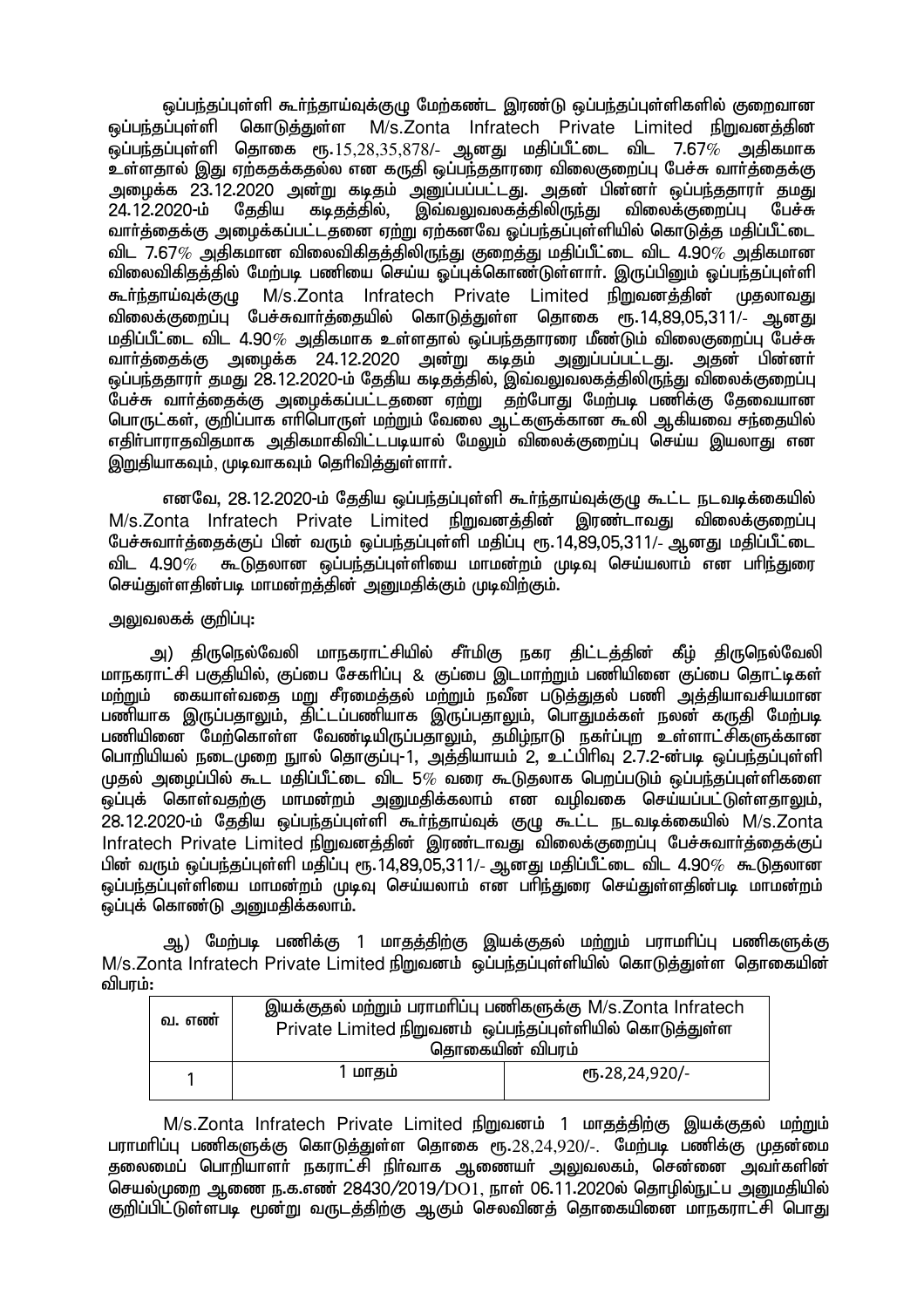நிதியில் மேற்கொள்வதற்கும் மற்றும் பணியின் மகிப்பிட்டுக் கொகை ரூ. 1488.00 இலட்சக்கிற்கு .<br>திருநெல்வேலி சீர்மிகு நகர திட்டத்தின் கீழ் ஒதுக்கீடு செய்யப்பட்ட தொகை போக கூடுதலாகும் ் தொகையை மாநகராட்சி பொது நிதியிலிருந்து மேற்கொள்வதற்கும் மாமன்றம் அறைதி வழங்கலாம்.

தீர்மானம் எண் 203:

அலுவலகக் குறிப்பு அங்கீகரிக்கப்படுகிறது

(டைபு.அ.எண். 5/திருநெல்வேலி சீர்மிகு நகர நிறுவனம்/2020-21/SCM)

6) திருநெல்வேலி மாநகரட்சி, மேலப்பாளையம் மண்டலத்திற்குட்பட்ட பாரத ரத்னா டாக்டர் எம்.ஜி.ஆர். பேருந்து நிலையத்தில் முன்னாள் இராணுவத்தினர் கழகம் மூலம் <u>நியமிக்கப்பட்டு ஒப்பந்த</u> பணியாளர்கள் பேருந்து நிலைய பாதுகாப்பு பணி, பேருந்து நிலையம் .<br>நுழைவு கட்டணம் வசூல் செய்யும் பணி, பேருந்து நிலையத்தில் வாகன காப்பகத்தில் வசூல் .<br>செய்யும் பணி, ஆம்னி பேருந்து நிலையத்தில் வசூல் செய்யும் பணி மற்றும் சிறுநீா் கழித்தல் / புகை பிடித்தல் போன்ற செயல்களுக்கு அபராதம் வசூல் செய்யும் பணி ஆகிய பணிகளை மேற்கொண்டு வருகின்றனர்.

திருநெல்வேலி மாநகராட்சி, மேலப்பாளையம் மண்டலத்திற்குட்பட்ட புதிய பேருந்து <u>நிலையத்தில் பணிபுரிந்து</u> வரும் முன்னாள் இராணுவத்தினர் 25 பணியாளர்கள் மற்றும் ஆம்னி .<br>பேருந்து நிலையத்தில் 3 பணியாளர்கள் ஆக மொத்தம் 28 பணியாளர்களுக்கு மாமன்றத் தீர்மானம் எண் 56, நாள் 08.06.2020-ன்படி 01.04.2020 முதல் 31.03.2021 வரை பணியில் அமர்த்திக் கொள்ள மாமன்ற அனுமதி பெறப்பட்டுள்ளது. மேற்படி பணியாளர்களுக்கு 01.04.2020 முதல் அகவிலைப்படி உயா்வு செய்து வழங்குவதற்கு கீழ்க்கண்டவாறு ஊதியம் வழங்கக் கோரியுள்ள தமிழ்நாடு முன்னாள் இராணுவ கழக பொது மேலாளா் கடிதம்  $\text{TEXCO-}\,$ 13012, 1195, 9045/TNMW/Revised VDA 2020, dated 04.06.2020 மாமன்ற அனுமதிக்கு

| வ.             | பதவியின் பெயர்                    | பணியாளர்  | தற்போது     | 01.04.2020         |
|----------------|-----------------------------------|-----------|-------------|--------------------|
| எண்            |                                   | எண்ணிக்கை | 01.04.2019  | முதல் கூடுதல்      |
|                |                                   |           | முதல்       | அகவிலைப்படி        |
|                |                                   |           | வழங்கப்     | அனுமதித்து         |
|                |                                   |           | படும்       | வழங்கப்பட          |
|                |                                   |           | அகவிலைப்    | வேண்டிய            |
|                |                                   |           | படியுடன்    | ஊதியம்             |
|                |                                   |           | கூடிய       |                    |
|                |                                   |           | ஊதியம்      |                    |
|                | தலைமைகாவலர்                       |           | ரு. 19402/- | ரூ.22003/-         |
| $\overline{2}$ | பாதுகாவலர்                        | 18        | ரு. 16639/- | ரு.19239/-         |
| $\overline{3}$ | பாதுகாவலர் வாகன காப்பகம்          | 3         | ரு. 16639/- | ரூ.19239/-         |
| 4              | நிலையில்<br>இளநிலை<br>உதவியாளர்   | 3         | ரு. 19402/- | <b>е</b> ђ.22003/- |
|                | முன்னாள் இராணுவத்தினா்            |           |             |                    |
| 5              | பாதுகாவலா் ஆம்னி பேருந்து நிலையம் | 3         | ரு. 16639/- | ரு.19239/-         |

மாத ஊதியம் தலைமை காவலா் ரூ.22003/-, பாதுகாவலா் ம<u>ற்று</u>ம் இளநிலை உதவியாளர் நிலையில் ரூ.19239/- மற்றும் 12 $\%$  சேவைகட்டணமும், 18 $\%$  சேவை வரி ( $\rm CGST$  $9\%$  +  $SGST$   $9\%$ ) எனும் அடிப்படையில் 01.04.2020 முதல் அகவிலைப்படி அறுமதிக்கவும். அதற்கான செலவினங்களுக்கும் மாமன்ற அனுமதிக்கும் முடிவிற்கும்.

#### அலுவலகக்குறிப்பு:

திருநெல்வேலி மாநகராட்சி, மேலப்பாளையம் மண்டலத்திற்குட்பட்ட பாரத ரத்னா டாக்டர் எம்.ஜி.ஆர். பேருந்து நிலையத்தில் (புதிய பேருந்து நிலையம்) பேருந்து நிலைய பாதுகாப்பு பணி, கடை வாடகை வசூல் செய்யும் பணி, போந்து நிலைய நுமைவு கட்டணம் வசூல் செய்யும் பணி மற்றும் புதிய பேருந்து நிலையத்தில் வாகன காப்பகத்தில் வசூல் செய்யும் பணி மேற்கொண்டு வரும் முன்னாள் இராணுவத்தினா் பாதுகாப்பு கழகம் மூலம் பொருளில் கண்ட விபரப்படி உள்ள 25 பணியாளர்களுக்கும், ஆம்னி பேருந்து நிலையத்தில் பணிபுரிந்து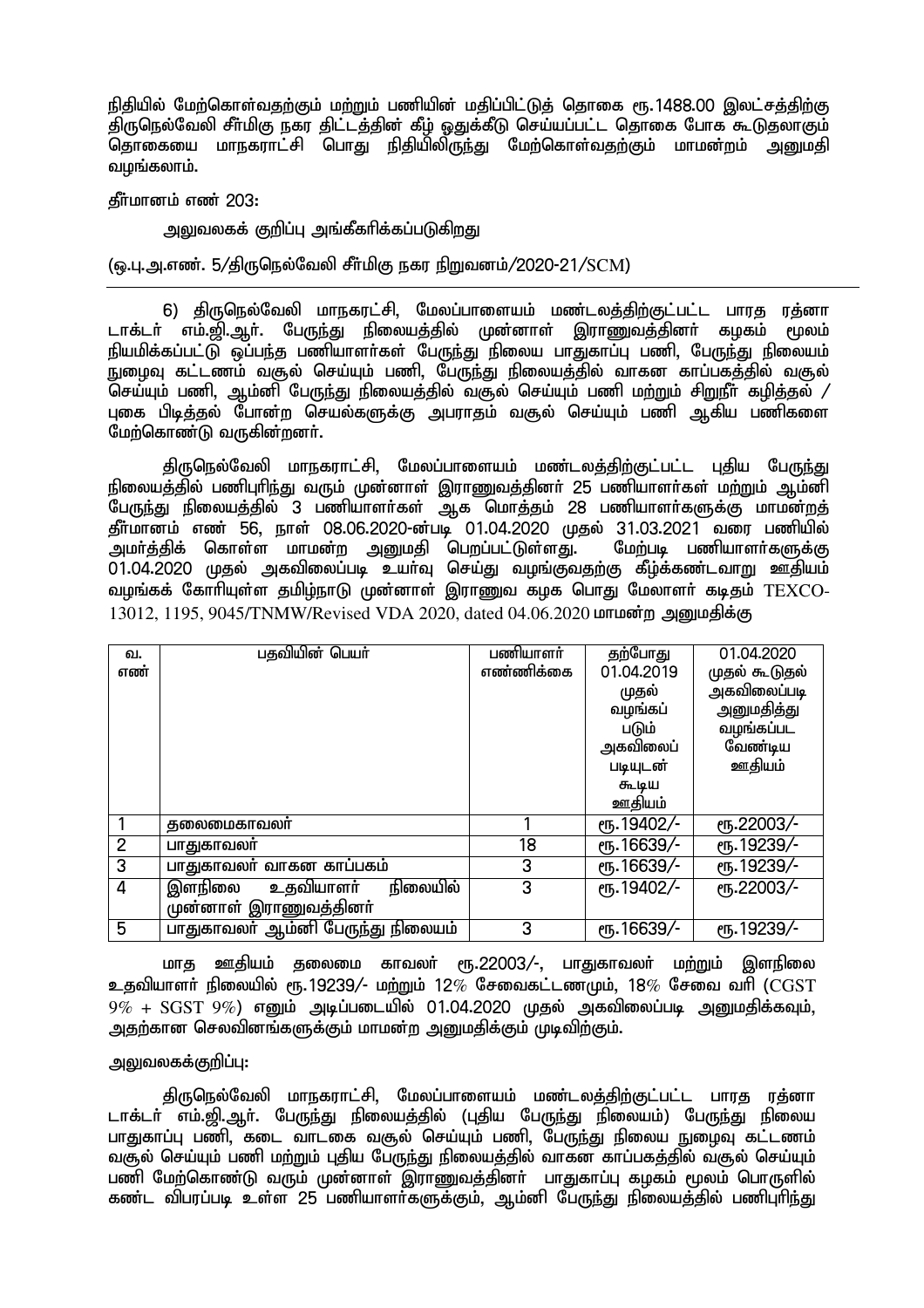வரும் 3 பணியாளர்களுக்கும் ஆக மொத்தம் 28 பணியாளர்களுக்கு ஒப்பந்த அடிப்படையில் 01.04.2020 முதல் மேலே பொருளில் கண்ட விபரப்படி அகவிலைப்படி அனுமதிக்கவும். அதற்கான செலவினங்களுக்கும் மாமன்றம் அறுமதிக்கலாம்.

கீர்மானம் எண் $204$ :

அலுவலகக் குறிப்பு அங்கீகரிக்கப்படுக<u>ிறத</u>ு

(ந..க.எண் சி1/1903/2003-மே.பா.)

7) திருநெல்வேலி மாநகராட்சி, மேலப்பாளையம் மண்டலம், வார்டு எண் 19. <u>தியாகராஜந</u>கா் 6வது நடுத்தெரு சாலையில் அமை<u>ந்து</u>ள்ள முதலாவது குறுக்குத் தெருவில் ்.<br>எற்கனவே அமைந்துள்ள மின்கம்பங்கள் எண 675, 679 ஆகிய 2 எண்ணம் மின்கம்பங்களில் தெருவிளக்கு இணைப்பு வயர்கள் அமைத்து 2 எண்ணம் 20 W LED விளக்கு பொருத்திடவும். தமிழ்நாடு மின்உற்பத்தி (ம) பகிர்மான கழகத்திற்கு செலுத்த வேண்டிய செலவுத் தொகை சேர்த்து மொத்தம் உத்தேச செலவினத் தொகை ரூ.30,000/-க்கு (ரூபாய் முப்பதாயிரம் மட்டும்) மாமன்ற அறுமதிக்கு வைக்கப்படுகிறது.

அலுவலகக் குறிப்பு

மேற்கண்ட பொருளில் குறிப்பிட்டுள்ள இடங்களில் ஏற்கனவே அமைந்துள்ள <u>மின்கம்பங்கள் எண் 678, 679 ஆகியவற்றுக்கு தெருவிளக்கு இணைப்பு வயர்கள் அமைத்து 2</u> எண்ணம் 20 W LED விளக்குகள் பொருத்திட ஆகும் உத்தேச செலவினத் தொகை ரூ.30,000/-க்கு (ரூபாய் முப்பதாயிரம் மட்டும்) மாமன்றம் அனுமதி வழங்கலாம்.

தீர்மானம் எண் 205:

அலுவலகக் குறிப்பு அங்கீகரிக்கப்படுகிறது

(ந.க.எண் இ1/1821/2020-மே.பா.)

8) திருநெல்வேலி மாநகராட்சி, மேலப்பாளையம் மண்டலத்திற்குட்பட்ட கீழ்க்காணும் பணிக்காக திரு.பி.சுவாமிகணேஷ் ஒப்பந்ததாரரால் முன்வைப்புத் தொகை மற்றும் பின்வைப்புத் தொகை செலுத்தப்பட்டுள்ளது. அதன் விபரம் பின்வருமாறு.

| வ.எண்         | பணி விபரம்                             | தொகை         | வைப்புத் தொகை        |
|---------------|----------------------------------------|--------------|----------------------|
|               |                                        |              | பதிவேடு பதிவு விபரம் |
|               | Providing<br>Improvement<br>work<br>at | еть. 10000/- | காலங்கடந்த வைப்புத்  |
|               | Perumalpuram Primary Health Centre in  |              | தொகை பதிவேடு         |
|               | Ward No.26                             |              | பக்கம் எண் 5         |
|               |                                        |              | $(2015-16)$          |
| $\mathcal{P}$ | Providing<br>Improvement<br>work<br>at | еть. 10000/- | காலங்கடந்த வைப்புத்  |
|               | Perumalpuram Primary Health Centre in  |              | தொகை பதிவேடு         |
|               | Ward No.26                             |              | பக்கம் எண் 5         |
|               |                                        |              | $(2015-16)$          |

மேற்கண்டவாறு செலுத்திய முன்வைப்புத் தொகை (EMD) மற்றும் பின்வைப்புத் தொகையினை (FSD) திரும்ப வமங்க கோரியுள்ளார். மேற்காணும் வைப்புக் கொகை காலங்கடந்த வைப்புத் தொகையாக ரூ.10000/-க்கும் அதிகமாக உள்ளதால் நகராட்சி நடைமுறை நூல் விதி 7(10)( $i$ )( $ii$ )-ன்படி காலங்கடந்த வைப்புத் தொகை ரூ.20000/-ஐ திரு.பி.சுவாமிகணேஷ் ஒப்பந்ததாரருக்கு திரும்ப வழங்க மாமன்றத்தின் அறையகிக்கு

அலுவலகக் குறிப்பு:

பொருளில் கண்டுள்ளபடி திருநெல்வேலி மாநகராட்சி, மேலப்பாளையம் மண்டலத்திற்குட்பட்ட ஒப்பந்த பணிக்காக செலுத்திய முன்வைப்புத் தொகை மற்றும் பின்வைப்புத் தொகை ஆகியவை காலங்கடந்த வைப்புத் தொகையாக ரூ.10000/-க்கும் அதிகமாக உள்ளதால் நகராட்சி நடைமுறை நூல் விதி 7(10)( $\rm i$ )( $\rm ii$ )-ன்படி காலங்கடந்த வைப்புத்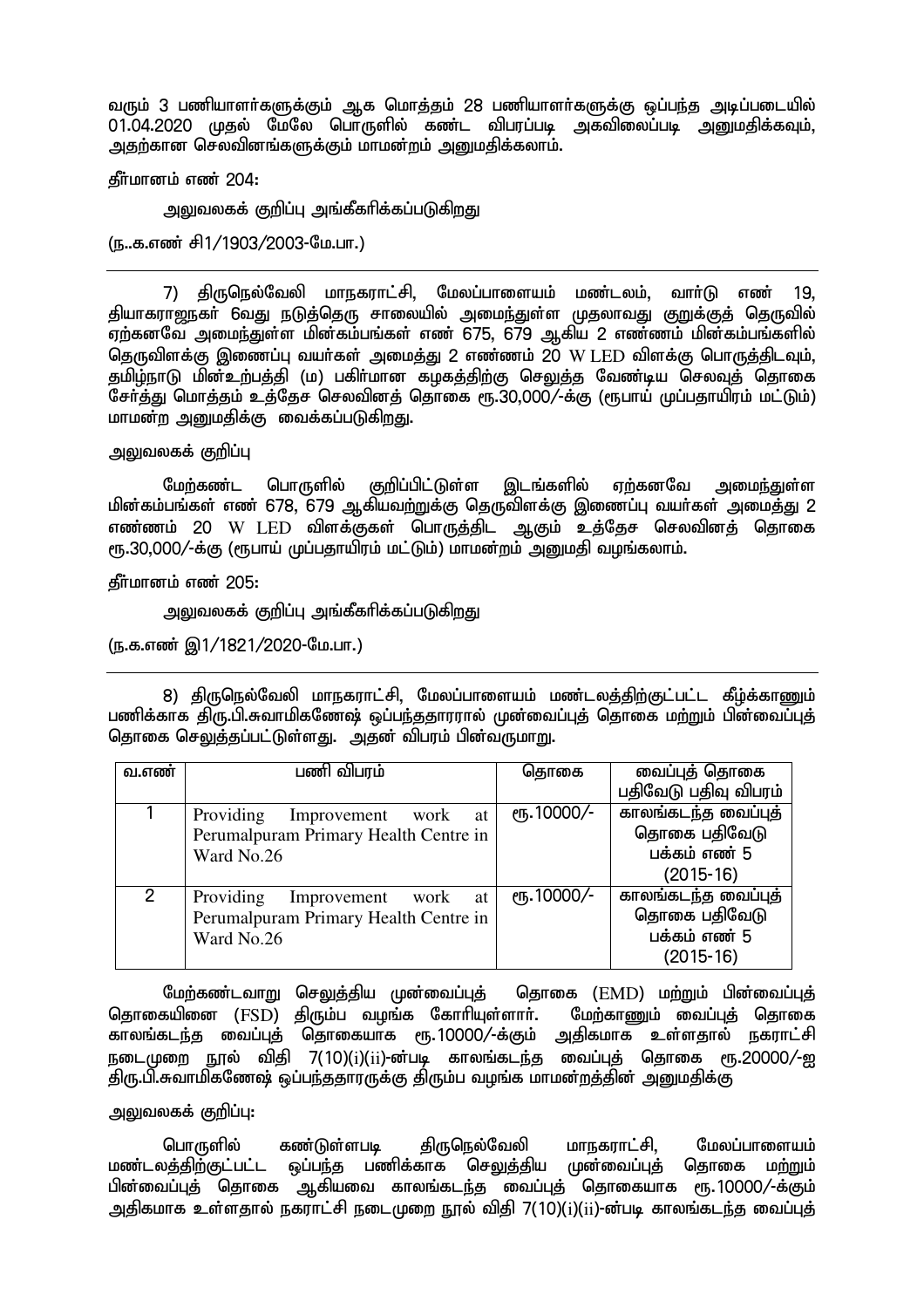தொகை ரூ.20000/-ஐ திரு.பி.சுவாமிகணேஷ் ஒப்பந்ததாரருக்கு திரும்ப வழங்க மாமன்றம் அறுமதிக்கலாம்.

தீர்மானம் எண் 206:

அலுவலகக் குறிப்பு அங்கீகரிக்கப்படுகிறது

9) திருநெல்வேலி மாநகராட்சியில் சீர்மிகு நகர திட்டத்தின் கீழ் திட மற்றும் திரவக் கழிவு மேலாண்மை அமைப்பின் கீழ் தெரு துடைக்கும் இயந்திரம் மற்றும் பாதாள சாக்கடை அடைப்பினை நீக்கும் இயந்திரம் கொள்முதல் செய்தல் பணிக்கு ரூ.3.95 கோடி மதிப்பீட்டில் ு.<br>மேற்கொள்வதற்கு 7 வது சீா்மிகு நகர இயக்குநா்கள் கூட்டத்தில் வாிசை எண்.11ல் தீா்மானிக்கப்பட்டதின் அடிப்படையிலும், நகராட்சி நிா்வாக ஆணையா், சென்னை அவா்களின் செயல்முறை ஆணை ந.க.எண்.14595/2018/IHSDP-3, நாள் 06.01.2020ல் ரூ.3.95 கோடிக்கு நிர்வாக அனுமதி வழங்கப்பட்டதின்படியும், முதன்மை தலைமைப் பொறியாளர் நகராட்சி நிர்வாக .<br>ஆணையர் அலுவலகம், சென்னை அவர்களின் செயல்முறை ஆணை ந.க.எண் 4165/2020/  $\overline{\mathrm{DO2.}}$  நாள் 19.09.2020ல் வழங்கப்பட்ட அறிவுரையின்படி மேற்படி கிட்டப்பணியினை மேற்கொள்வதற்கு ஒப்பந்தப்புள்ளி அறிவிப்பு எண் 05/2020-21/SCM-ன்படி அகில இந்திய அளவில் The New Indian Express ஆங்கில நாளிதழிலும், மாநில அளவில் இந்து தமிழ் நாளிகமிலும் மற்றும் மாநில ஒப்பந்தப்புள்ளி செய்தி மலரிலும் 05.11.2020 அன்று ஒப்பந்தப்புள்ளி mwptpg;G gpuRuk; nra;Js;sjpd;gb 09.12.2020y; xg;ge;jg;Gs;sp Nfhhpajpy; kpd;dZ முறையில்லாத இரு உறை முறையில் (i) M/s.Whale Enterprises Private Limited, Coimbatore மற்றும் (ii) M/s.SMS Enviro Engineers and Infrastructure, Coimbatore ஆகிய இரண்டு ஒப்பந்த நிறுவனங்களிடம் இருந்து ஒப்பந்தப்புள்ளிகள் வரப்பெற்று இம்மாநகராட்சி ஒப்பந்தப்புள்ளி கூர்ந்தாய்வுக்குழுவால் 10.12.2020-ல் திறக்கப்பட்டு பரிசீலனை செய்யப்பட்டதில் M/s.SMS Enviro Engineers and Infrastructure, Coimbatore ஒப்பந்த நிறுவனத்தின் ஒப்பந்தப்புள்ளி தொழில் நுட்ப தகுதி தொடர்பான ஒப்பந்தப்புள்ளி நிபந்தனைகளை பூர்த்தி செய்யாததால் ஒப்ப்நதப்புள்ளி கூர்ந்தாய்வுக் குழு கூட்ட நடவடிக்கை நாள் 10.12.2020 ன்படி M/s.SMS Enviro Engineers and Infrastructure, Coimbatore ஒப்பந்த நிறுவனத்தின் ஒப்பந்தப்புள்ளி நிராகரிக்கப்பட்டது. மீதமுள்ள  $\omega$ ோ  $\omega$ ாந்தப்பர்குப்புள்ளியான M/s.Whale Enterprises Private Limited, Coimbatore நிறுவனத்தின் .<br>ஒப்பந்தப்புள்ளி தொழில் நுட்ப தகுதி தொடர்பான நிபந்தனைகளை பூர்த்தி செய்தமையால் .<br>மேற்படி நிறுவனத்தின் விலை அட்டவணை மட்டும் 14.12.2020 ம் தேதியன்று திறக்கப்பட்டு <u>ஒப்புரோக்கு பட்டியல் த</u>யாா் செய்யப்பட்டு அதன் விபரம் வருமாறு:-

| வ.<br>எண் | பணியின் பெயர்                                                                                                                                                                                             | துறையின்<br>ஒப்பந்தப்புள்ளி<br>மதிப்பு | M/s Whale Enterprises<br>Private Limited,<br>Coimbatore<br>நிறுவனத்தின்<br>ஒப்பந்தப்புள்ளி மதிப்பு |
|-----------|-----------------------------------------------------------------------------------------------------------------------------------------------------------------------------------------------------------|----------------------------------------|----------------------------------------------------------------------------------------------------|
|           | திரவக்<br>கழிவு<br>திட<br>மற்றும்<br>கீழ்<br>அமைப்பி <del>ன</del> ்<br>மேலாண்மை<br>துடைக்கும்<br>இயந்திரம்<br>தெரு<br>மற்றும்<br>சாக்கடை<br>பாதாள<br>அடைப்பினை நீக்கும்<br>இயந்திரம்<br>கொள்முதல் செய்தல் | СПБ.3,90,00,000/-                      | СПБ.4,05,86,000/-                                                                                  |
|           |                                                                                                                                                                                                           |                                        | மதிப்பீட்டை விட<br>4.07%<br>அதிகம்                                                                 |

xg;ge;jg;Gs;sp \$h;e;jha;Tf;FO M/s.Whale Enterprises Private Limited, Coimbatore  $\frac{1}{2}$ நிறுவனத்தின் ஒப்பந்தப்புள்ளி தொகை ரூ. $4.05,86,000$ /- ஆனது மதிப்பீட்டை விட  $4.07\%$ .<br>அதிகமாக உள்ளதால் இது ஏற்கதக்கதல்ல என கருதி ஒப்பந்ததாரரை விலைகுறைப்பு பேச்சு<br>வார்க்கைக்கு அமைக்க 14.12.2020 அன்று கடிகம் அபைப்பப்பட்டகு. அகன் பின்னர் வார்த்தைக்கு அழைக்க 14.12.2020 அன்று கடிதம் அனுப்பப்பட்டது. அதன் <u>ஒப்பந்த</u>தாரா் தமது 16.12.2020-ம் தேதிய கடிதத்தில், இவ்வலுவலகத்திலிருந்து விலைக்குறைப்பு ீபச்சு வார்த்தைக்கு அழைக்கப்பட்டதனை ஏற்று தற்போது பணிக்கு தேவையான பொருட்கள்,<br>குறிப்பாக எாிபொருள் மற்றும் வேலை ஆட்களுக்கான கூலி ஆகியவை சந்தையில் ்துட்களுக்கான கூலி ு;<br>எதிர்பாராதவிதமாக அதிகமாகிவிட்டபடியால் மேலும் விலைக்குறைப்பு செய்ய இயலாது என